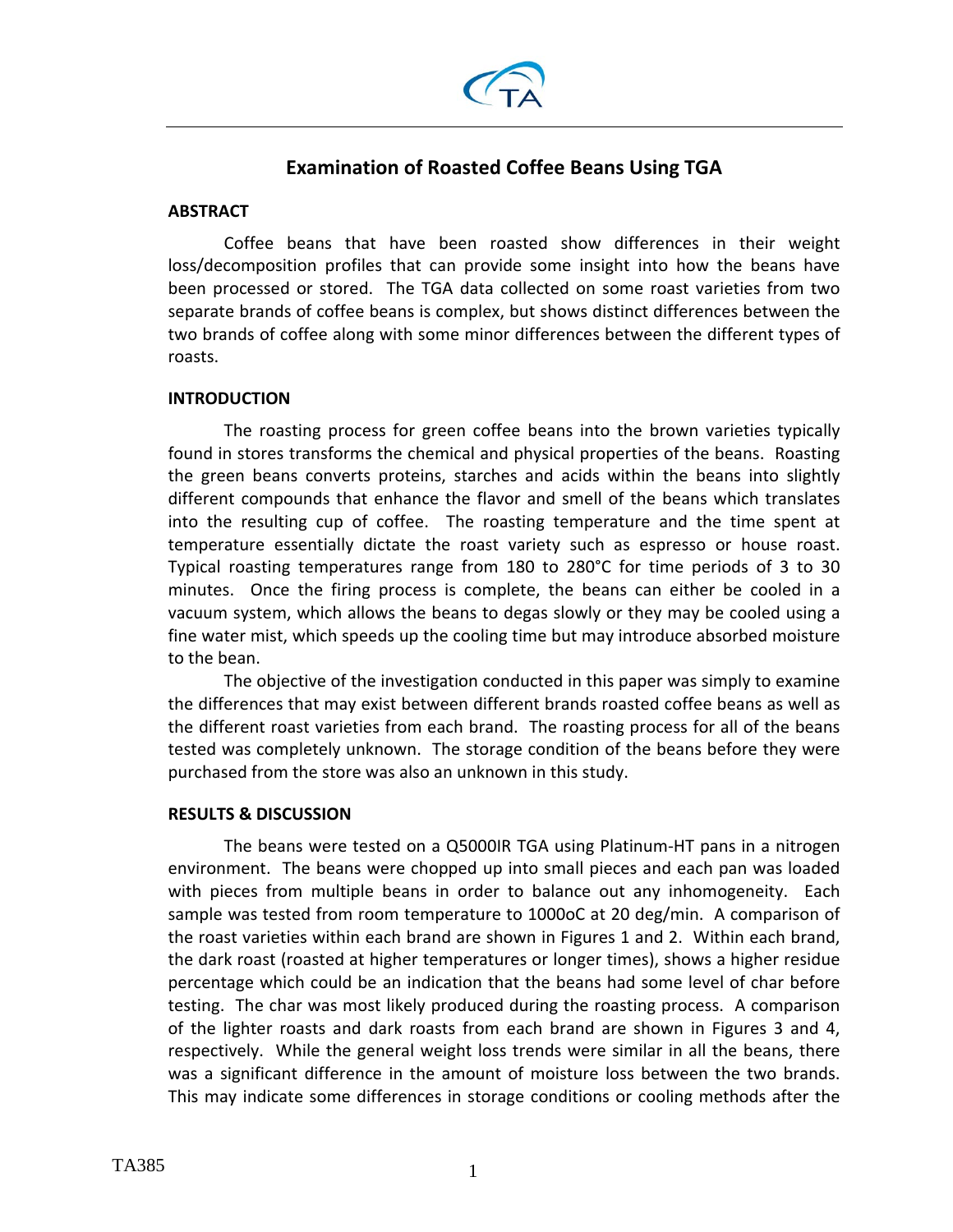roasting process. Brand 1 is most likely cooled with a fine mist while Brand 2 is cooled under vacuum.



**Figure 1: Overlay of TGA data for three different roast varieties of Brand 1 coffee.**



**Figure 2. Overlay of TGA data for three different roast varieties of Brand 2 coffee.**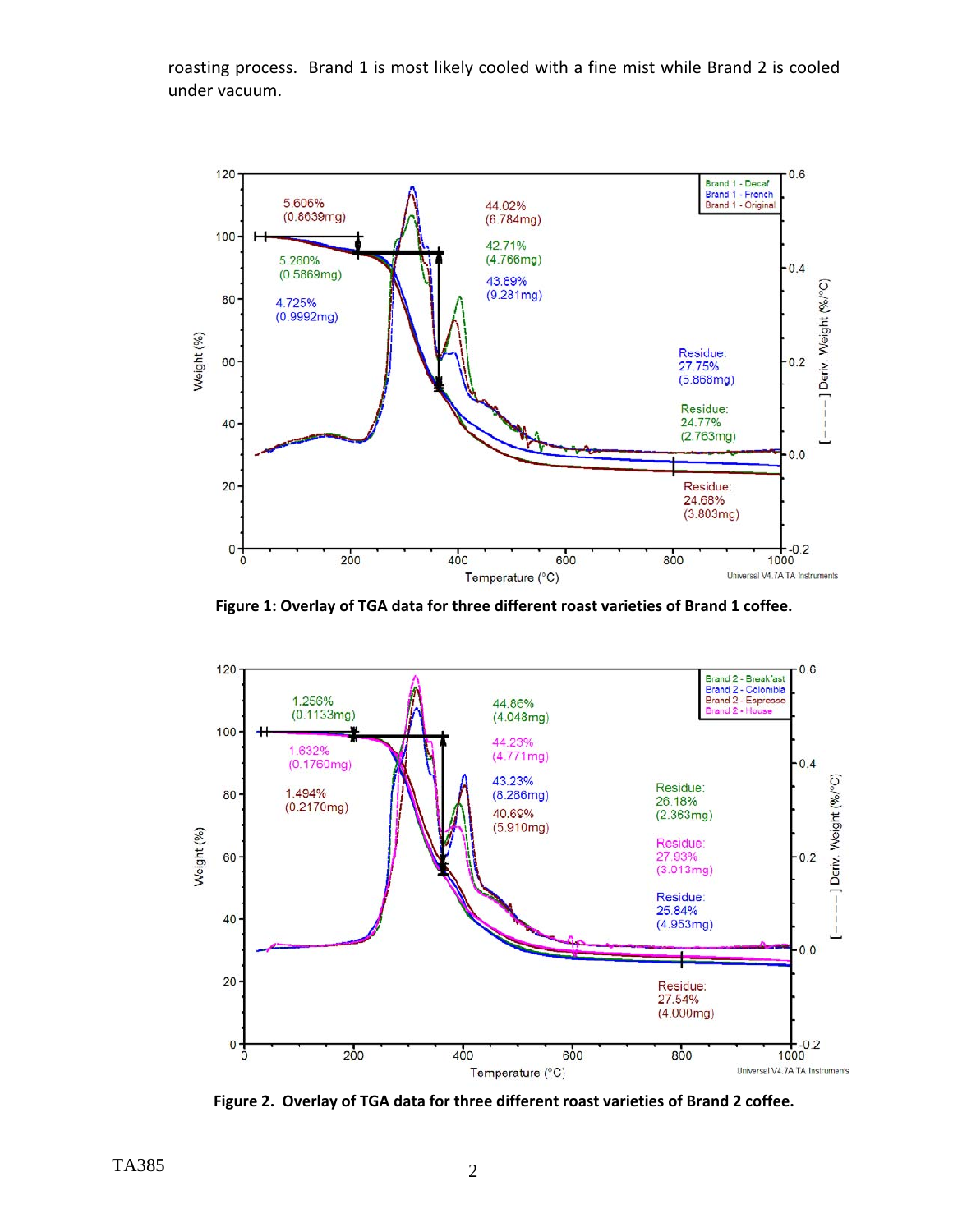

**Figure 3. TGA comparison of the medium roast varieties from both brands**



**Figure 4. TGA comparison of the dark roast varieties from both brands**